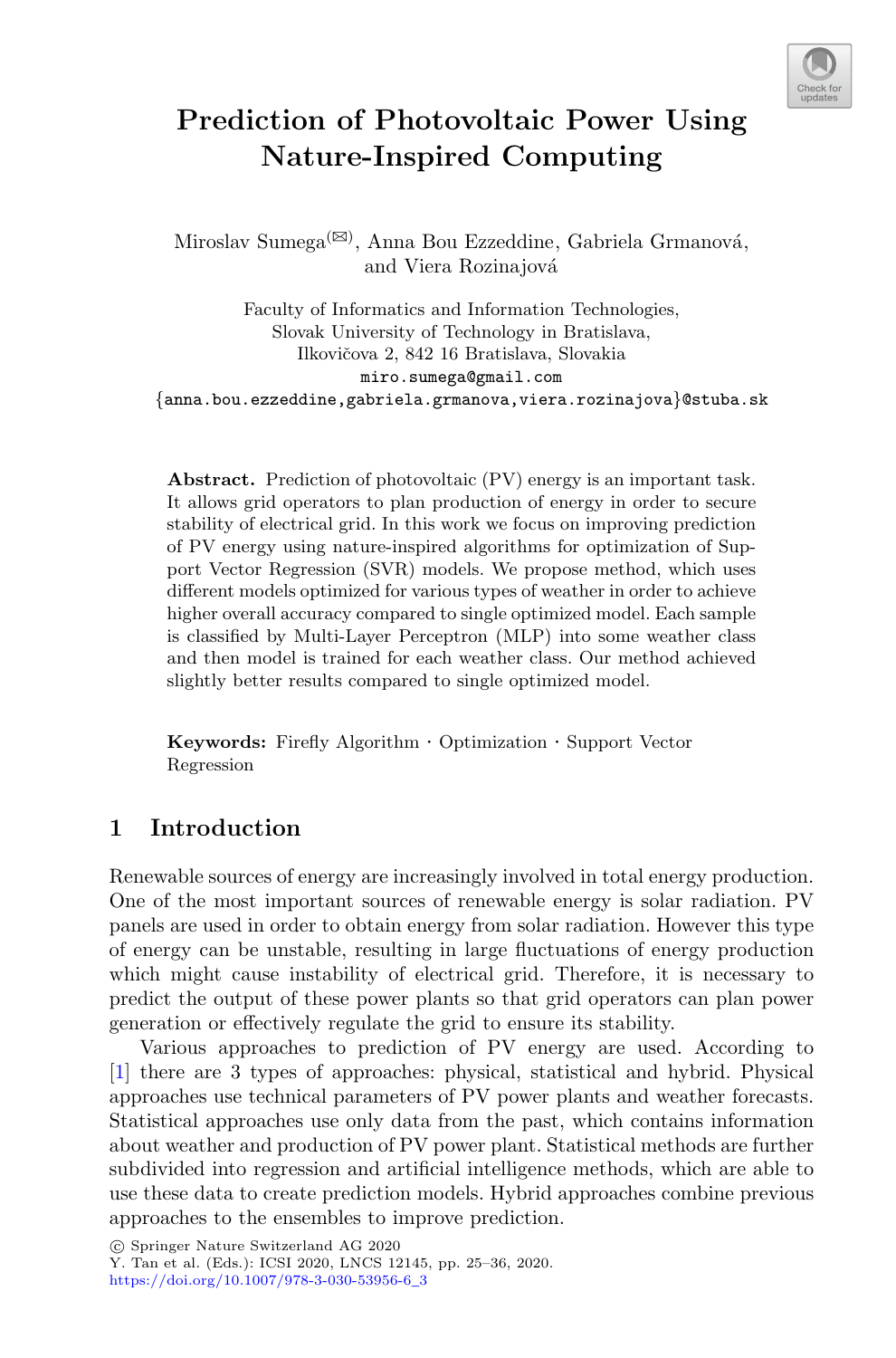Artificial intelligence methods are powerful in predicting PV power production, but their accuracy is highly dependent on their hyperparameter setting. The hyperparameter setting can be done in various ways, either manually or by using algorithms capable of finding and evaluating different hyperparameter settings. A group of algorithms used for hyperparameter setting is called natureinspired algorithms. These algorithms are able to avoid local minima and find global minimum. Many of these algorithms use large amounts of agents representing specific solutions. Firefly algorithm (FA), particle swarm optimization (PSO) and genetic algorithm (GA) are some of nature-inspired algorithms.

In this paper artificial intelligence approach is used. We are using SVR for predictions. In order to increase prediction accuracy we are using FA to optimize SVR hyperparameters. We also classify each sample with MLP and we train multiple SVR models, one for each weather type.

### **2 Related Work**

There are many different approaches to prediction of PV power in the literature.

Multiple SVR models were used for different weather types, which were obtained with SOM and LVQ, were used in [\[16\]](#page-11-0). In [\[9](#page-11-1)] comparison of ANN, kNN, SVM and MLR was done. Simple parameter optimization was performed for each algorithm. Multiple weather types were also used in [\[12\]](#page-11-2). In [\[6](#page-11-3)] ten different optimized machine learning algorithms were used for predicting. Various algorithms were also used in [\[14](#page-11-4)], specifically FFNN, SVR and RT. Parameter optimization was done for each algorithm. Classifying weather into weather types with SOM was used in [\[2\]](#page-10-1). For each weather type one model of RBF network was trained. SVR and ensemble of NN were used in [\[11\]](#page-11-5). They also used CFS for feature selection. In [\[10\]](#page-11-6) they compared accuracy of SVR to accuracy of physical model. In [\[13\]](#page-11-7) they used GBDT with Taylor formula for predictions and compared it to original data and prediction of optimized SVM with RBF kernel. Different approach was used in [\[3](#page-10-2)]. They used v-SVR with parameter optimization. In order to achieve best results, model was retrained each night. MARS was used for predictions in [\[8](#page-11-8)], where it was compared to multiple different algorithms. In [\[7](#page-11-9)] ELM, ANN and SVR were used. MLP, LSTM, DBN and Auto-LSTM neural networks along with physical P-PVFM model were used in [\[5](#page-10-3)] for prediction of PV power production of 21 power plants. In [\[15\]](#page-11-10) multiple physical and SVR models were used for various time intervals for 921 power plants. SVR was optimized using GridSearch to obtain higher accuracy.

### **3 Firefly Algorithm**

Firefly algorithm [\[17](#page-11-11)] is a metaheuristic inspired by firefly behaviour in nature. Idea of this algorithm is that each firefly represents one solution of optimized problem. All fireflies move towards other fireflies they see according to movement equation. Since fireflies represent solutions, change of position of firefly also means change of solution.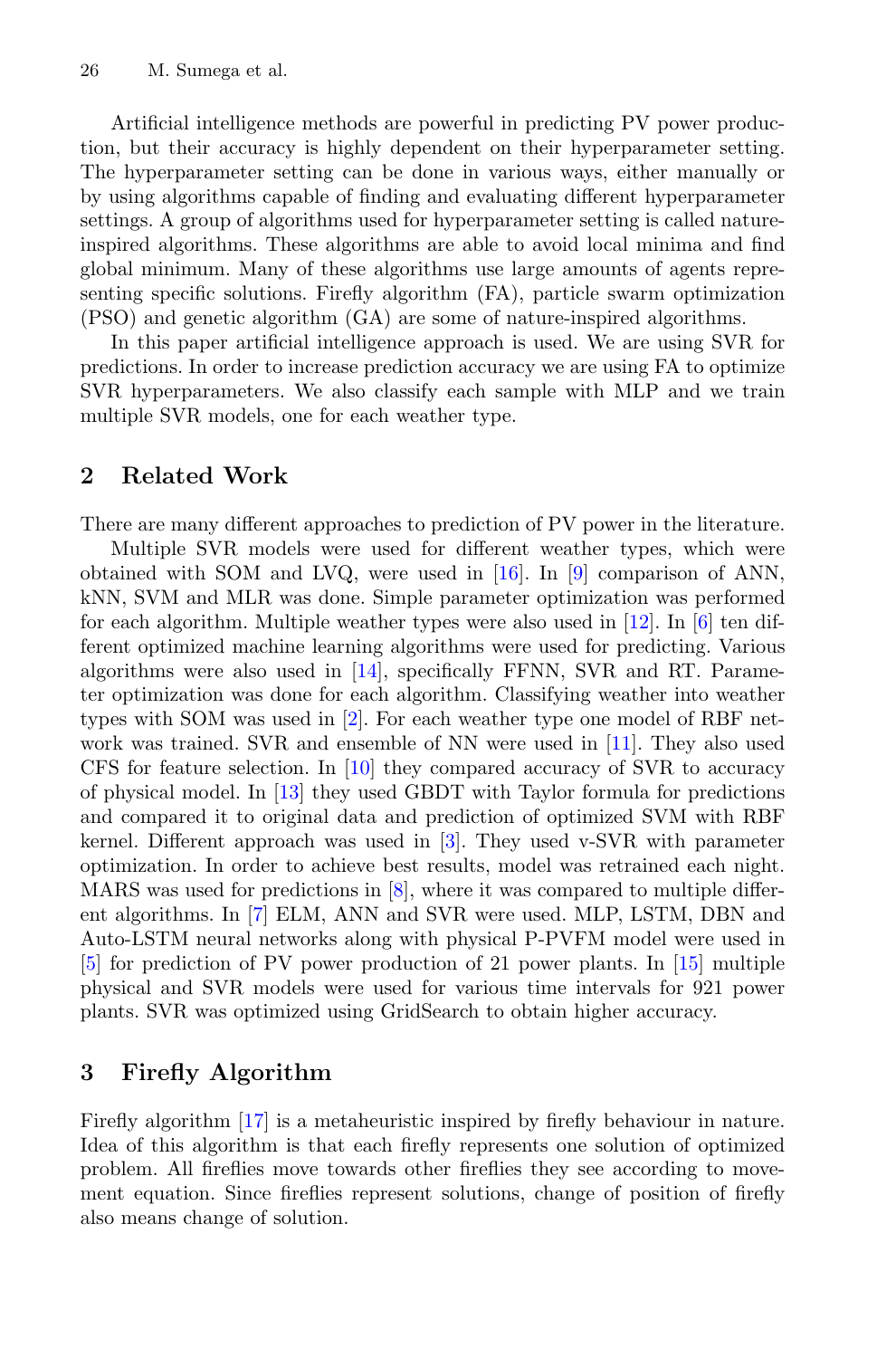We use firefly algorithm to optimize SVR models. In our case firefly represents model hyperparameters which change when firefly moves. SVR hyperparameters we optimized using FA are  $C, \epsilon, \gamma$  and tolerance for stopping criterion.

We chose FA because its parameters  $\alpha$ ,  $\beta_0$  and  $\gamma$ , which are described in following subsection, allow great control over optimization process. Several experiments were performed to find the best setting of those parameters.

#### <span id="page-2-0"></span>**3.1 Movement Equation**

In our implementation, each firefly moves according to following equation:

$$
x_i^{t+1} = x_i^t + \beta_0 e^{-\gamma r_{ij}^2} (x_j^t - x_i^t) + \alpha \epsilon_i^t \delta^t \tag{1}
$$

where  $x_i^{t+1}$  is new position of a firefly,  $x_i^t$  is actual position of a firefly. Attractivity coefficient  $\beta_0$  determines how fast fireflies move towards each other. Visibility coefficient  $\gamma$  is used to change perceived attractivity of fireflies.  $\alpha$  is random movement coefficient, which decreases with every generation,  $\epsilon_i^t$  is vector of random numbers representing random movement of firefly and  $\delta^t$  is vector of coefficients used for changing range from which random movement is generated.

### **4 Methods of Prediction**

We are using two methods of prediction. Both of our methods are based on SVR [\[4](#page-10-4)], which is regression method based on an idea of Support Vector Machine. SVR utilizes hyperplane that maximizes margins of tolerance for data points while tolerating some error. In case data are not linear, SVR also uses kernel functions to transform them to linear feature space.

First method is single SVR model optimized on entire training data set. Second method (Fig. [1\)](#page-3-0) is based on multiple models of SVR with each model optimized on specific weather class. Weather class is a numerical representation of weather type (sunny, cloudy, etc.). We use combination of clustering and classification to obtain weather classes.

#### **4.1 Weather Classes Discovery**

First step to discover weather classes is obtaining of initial weather class labels from training data set. We are using agglomerative clustering to obtain labels. Each cluster that agglomerative clustering discovers is considered a unique weather class. Before clustering is started, we specify the number of initial classes it should discover. Initial classes represent the first division of samples according to weather. After initial weather classes are discovered, we train MLP classifier so we can use it to classify new samples.

With weather classes discovered, we use FA to optimize one SVR model for each class. Then accuracy of SVR for each weather class is compared to accuracy of the first method on that class. After accuracy of models of all weather classes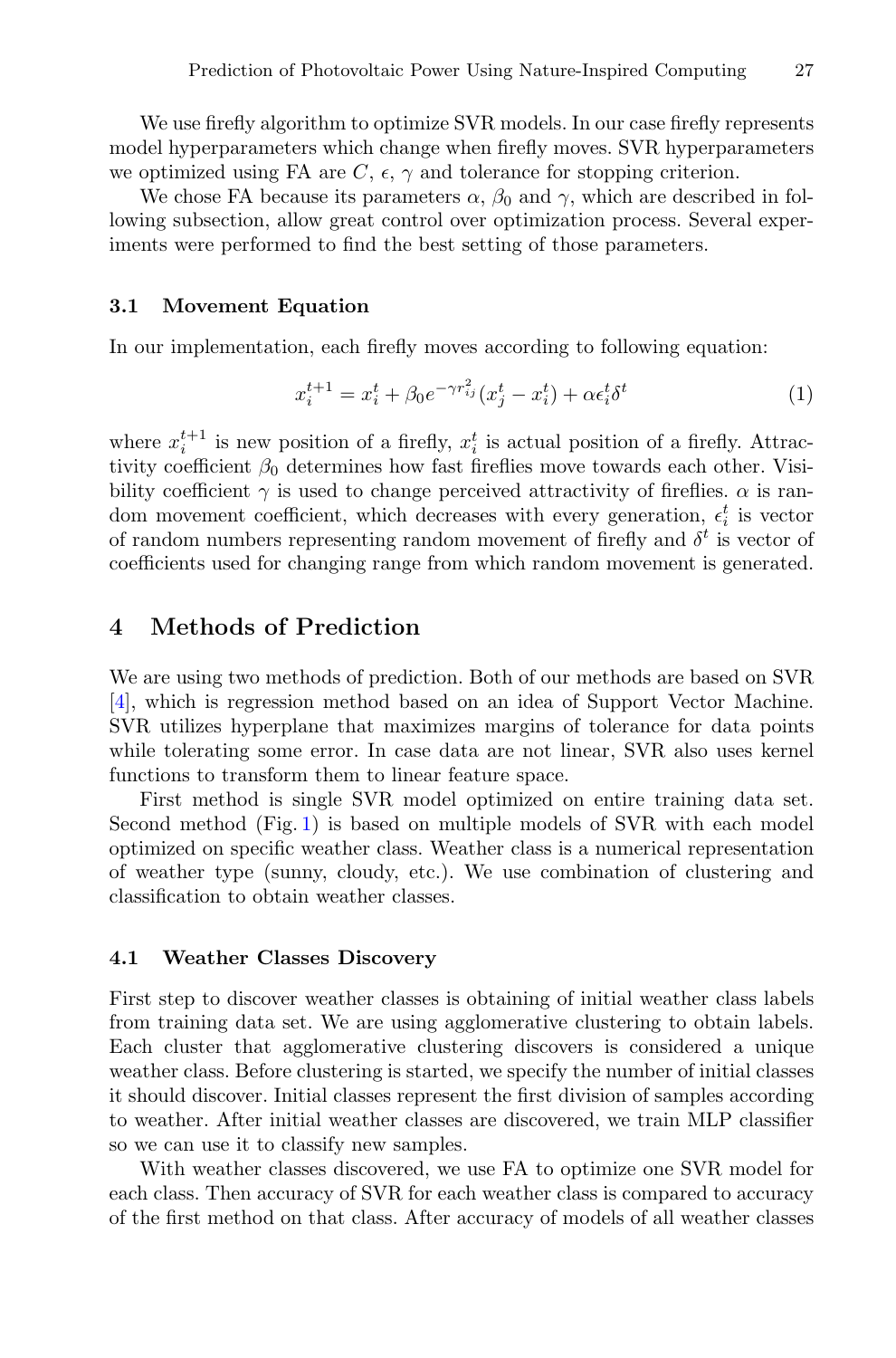

<span id="page-3-0"></span>**Fig. 1.** Diagram showing how method based on weather classes works.

is checked, all classes whose SVR performed worse compared to the first method are merged. Obtained weather class should be more similar to the whole training data set than any of the classes that were merged together, therefore model optimized for this new class should perform more similarly to the first method.

After merging, SVR model is optimized for new weather class and MLP classifier is retrained. Then accuracy of prediction on all classes is checked again. Because of merging of classes and retraining of classifier, some samples might be classified into different classes than before. This might cause that models of some classes, which were better before merging, are now worse that the first method. Then merging of classes and optimization will happen again. This process of optimization, accuracy evaluation and merging of classes repeats in a cycle while there are at least two weather classes to merge. When cycle ends, we have final weather classes and SVR models, which we can now use for prediction.

#### <span id="page-3-1"></span>**4.2 Use of Multiple Weather Classes for Prediction**

We use MLP classifier to obtain weather classes. This classifier can predict probability that sample belongs to a specific weather class. We use these probabilities to improve accuracy of a prediction according to the following equation:

$$
X = \sum_{i=0}^{n} p_i x_i \tag{2}
$$

where X is final prediction,  $x_i$  is prediction if sample belongs to weather class i,  $p_i$ is probability of sample belonging to weather class  $i$  and  $n$  is a number of weather classes. When predicting, we first obtain probabilities of sample belonging to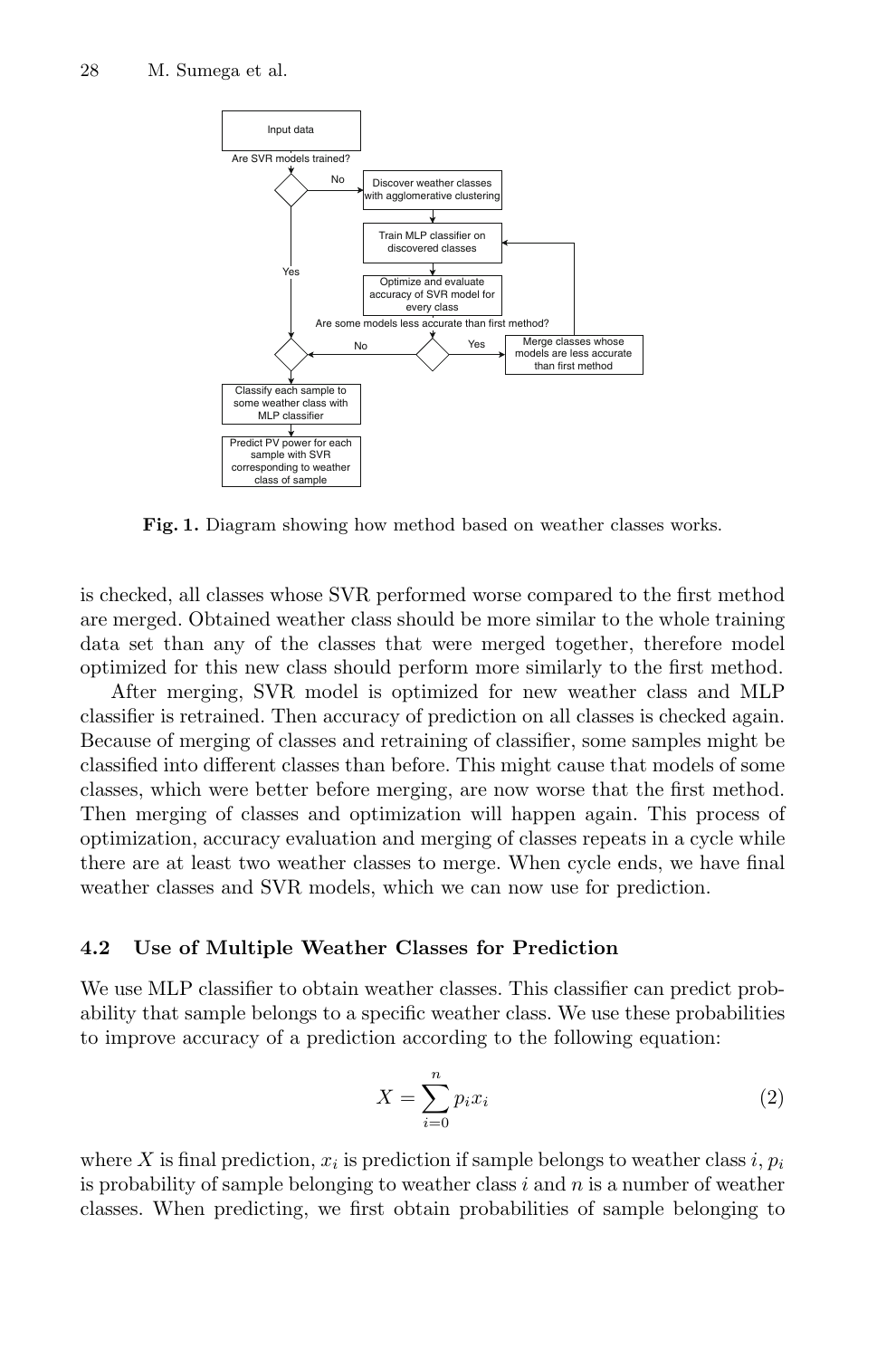specific weather classes. Then for each weather class we make prediction with its SVR model and multiply it by probability of sample belonging to that weather class. Sum of all augmented predictions is considered as the final prediction.

#### **4.3 Bias Correction**

Since machine learning models might be slightly biased if not trained perfectly, we decided to use simple bias correction for all models in order to decrease prediction error. To perform bias correction, we first evaluate Mean Bias Error according to Eq. [8](#page-5-0) on validation data set. Then from simple equation:

$$
coef = 1 - \frac{MBE}{R} \tag{3}
$$

where *MBE* and *R* are described in Sect. [6.1,](#page-5-1) we obtain bias coefficient which we use to correct bias of prediction. This correction is performed by multiplicating predicted values with obtained bias coefficient.

### **5 Data**

In our experiments we used data set from University of Queensland<sup>[1](#page-4-0)</sup>. This data set has one minute resolution, but we aggregated it to higher resolution depending on what series of experiments we were performing. Data sets contain following attributes: air temperature, humidity, wind speed and direction, insolation, power production in watts (W) and timestamp.

For the first and second series of experiments we used data from UQ Centre from 1.1.2014 to 31.12.2017 and aggregated it to hourly resolution. Time interval of data we used was 5 am to 7 pm. Data from years 2014 and 2015 were used for training, data from year 2016 were used for validation and data from year 2017 were used for testing.

In order to compare our results to [\[11](#page-11-5)], we used the same subset of data, therefore data were only from years 2013 and 2014 from 7 am to 5 pm and we aggregated it to 5 min resolution. In case of insolation and power we used addition to aggregate them. Other attributes were aggregated as mean hourly values. Training data were from year 2013. As validation data we chose every other day from year 2014 starting with 2nd January. Test data were chosen in the same way as validation data, however it started with 1st January.

In all experiments training and validation data were used in optimization process and test data were used to evaluate accuracy of optimized models.

#### **5.1 Data Preprocessing**

We transformed production to kilowatts (kW) and we also extracted minute (for third series of experiments), hour, day, month and year for each sample

<span id="page-4-0"></span><sup>1</sup> [https://solar-energy.uq.edu.au/research/open-access-data.](https://solar-energy.uq.edu.au/research/open-access-data)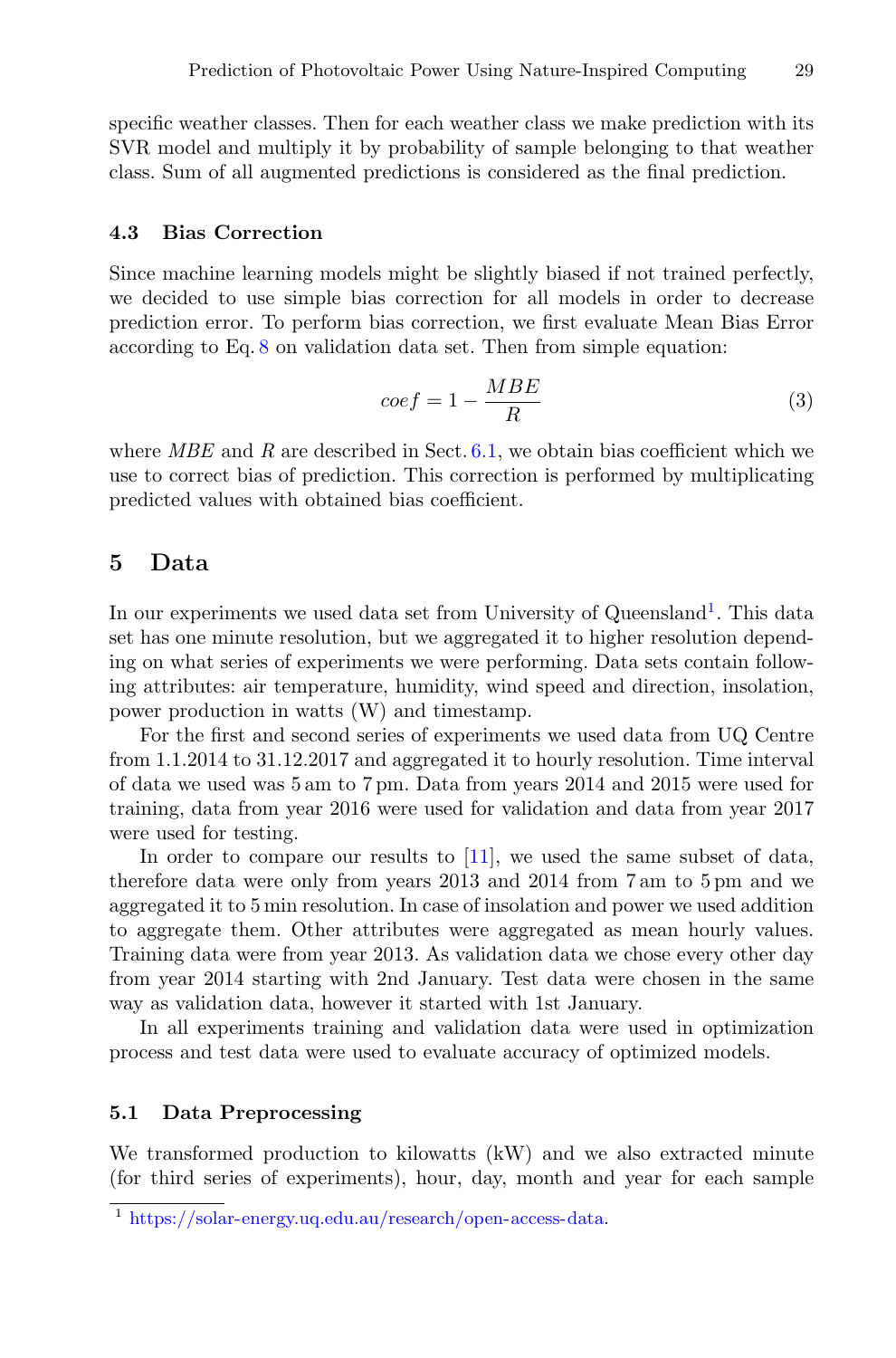from timestamp. We also derived weather changes in last hour for the first and second series of experiments and in last 55 min for third series of experiments. We also scaled power production and all attributes used for prediction.

For each sample we also used hourly production from last 3 h for the first and second series of experiments and last 6h for third series of experiments. In some experiments we used also production from the most similar sample in entire data set if the first method was used or only in specific weather class if second method was used. We checked for similar production only in samples where absolute hour difference between original and similar sample is not larger than 1. This difference in case of months was set to 2. We decided to use those limits because production difference between those limits is not too large.

### **6 Experiments**

We made three series of experiments. In the first series we focused on finding a good setting of FA. In the second series we used our methods of prediction to predict hour ahead PV production and in the third series we compared our approach with existing approach.

### <span id="page-5-1"></span>**6.1 Evaluation Metrics**

To evaluate accuracy of both of our methods of prediction, we use Root Mean Squared Error (RMSE), Mean Absolute Error (MAE) and their percentage transformations: normalized RMSE (nRMSE) and Mean Relative Error (MRE). Because we are using simple bias correction, we also use Mean Bias Error (MBE) to obtain bias. Following are formulas used for calculation of errors:

$$
MAE = \frac{1}{N} * \sum_{i=1}^{N} |x_i - y_i|
$$
 (4)

$$
MRE = 100\% * \frac{MAE}{R}
$$
 (5)

$$
RMSE = \sqrt{\frac{1}{N} * \sum_{i=1}^{N} (x_i - y_i)^2}
$$
 (6)

$$
nRMSE = 100\% * \frac{RMSE}{R}
$$
 (7)

<span id="page-5-0"></span>
$$
MBE = \frac{1}{N} * \sum_{i=1}^{N} (x_i - y_i)
$$
 (8)

where  $x_i$  is predicted value,  $y_i$  is real value, N is number of samples and R is computed as a difference between maximal and minimal power production in training data set. In case of predictions for one hour ahead we used largest value in training data set where  $R = 21856.645$  kW and in case of predictions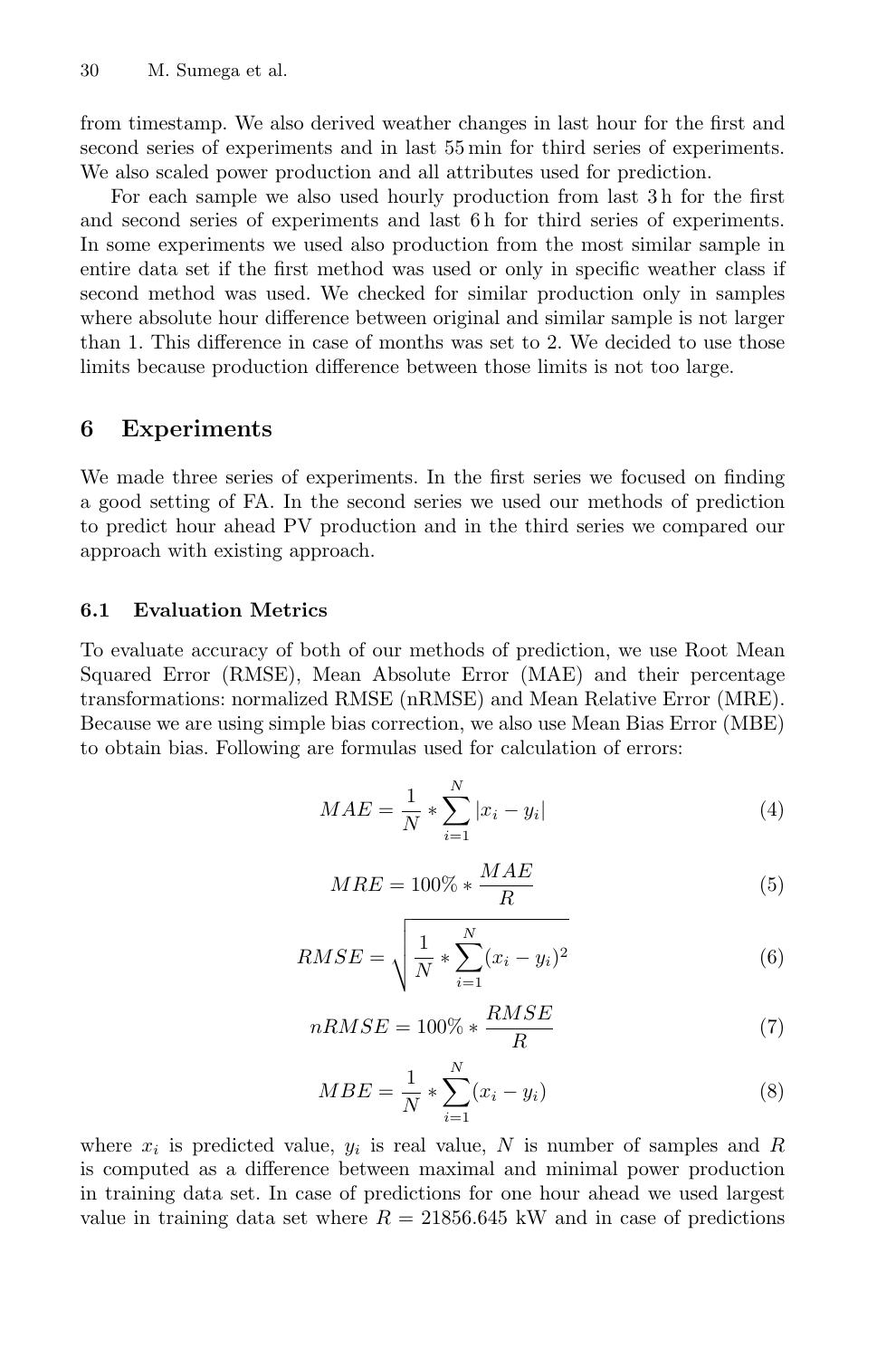| $\alpha$ | $\beta_0$      | $\gamma$       | <b>RMSE</b> | MAE    | Best generation | Scattering |
|----------|----------------|----------------|-------------|--------|-----------------|------------|
| $\Omega$ | 0.2            | 0              | 2229.0      | 1258.8 | 1               | None       |
| $\Omega$ | 0.2            | 1              | 2579.3      | 2230.5 | $\theta$        | Very small |
| $\theta$ | 0.2            | $\overline{2}$ | 1983.5      | 1382.0 | $\theta$        | Very small |
| 1        | $\Omega$       | $\theta$       | 2043.7      | 1397.7 | 18              | Medium     |
| 1        | 1              | 0              | 1920.5      | 1221.7 | 19              | Very small |
| 1        | $\overline{2}$ | $\theta$       | 1972.1      | 1258.8 | 6               | Small      |
| 1        | 1              | 1              | 1921.9      | 1223.5 | 30              | Very small |
| 1        | 1              | $\overline{2}$ | 1958.3      | 1316.8 | 29              | Big        |
| 1        | $\overline{2}$ | 1              | 1931.4      | 1230.5 | 15              | Small      |
| 1        | $\overline{2}$ | 2              | 2061.5      | 1451.5 | 27              | Big        |

<span id="page-6-0"></span>**Table 1.** Experiments to find good settings of FA.

for 55–60 min ahead interval we used largest value in entire dataset (training, validation and test)  $R = 1150.27$  kW because same approach was used in solution with which we compare our methods.

In all experiments metrics RMSE and MAE are in kW and metrics nRMSE and MRE are in %.

### **6.2 Experiments with Settings of Firefly Algorithm**

In this series of experiments we tried various settings of FA to find the most suitable setting we could use in further experiments. We investigated the impact of parameters  $\alpha$ ,  $\beta$  and  $\gamma$  described in Subsect. [3.1](#page-2-0) on the speed of finding the best solution in that run (column *Best generation*) and how scattered were fireflies after last generation. This series of experiments were performed on first method of prediction which used only current weather to forecast hour ahead production. For each experiment we used 15 fireflies and 30 generations.

We must note that data used in these experiments were later slightly changed and therefore model performances are slightly different compared to other experiments. However we did not run these experiments again because we could use the results to decide which setting is most suitable for further experiments.

We can see in Table [1](#page-6-0) that when  $\alpha = 0$  firefly algorithm was not able to find good hyperparameter settings of SVR model, but very small scattering was achieved. We assume that this is because there was no random movement, therefore fireflies moved directly towards each other. We can also see that scattering is smaller when value of  $\gamma$  is smaller. This happens because smaller values of  $\gamma$ mean better visibility. When  $\beta_0 = 0$  movement is completely random because  $\beta_0$  controls attractivity of fireflies. Otherwise there does not seem to be any significant influence of  $\beta_0$  on optimization.

We chose settings where  $\alpha = 1$ ,  $\beta_0 = 1$  and  $\gamma = 0$  for further use because of the small spread after last generation and also because best solution was not found too late nor too early.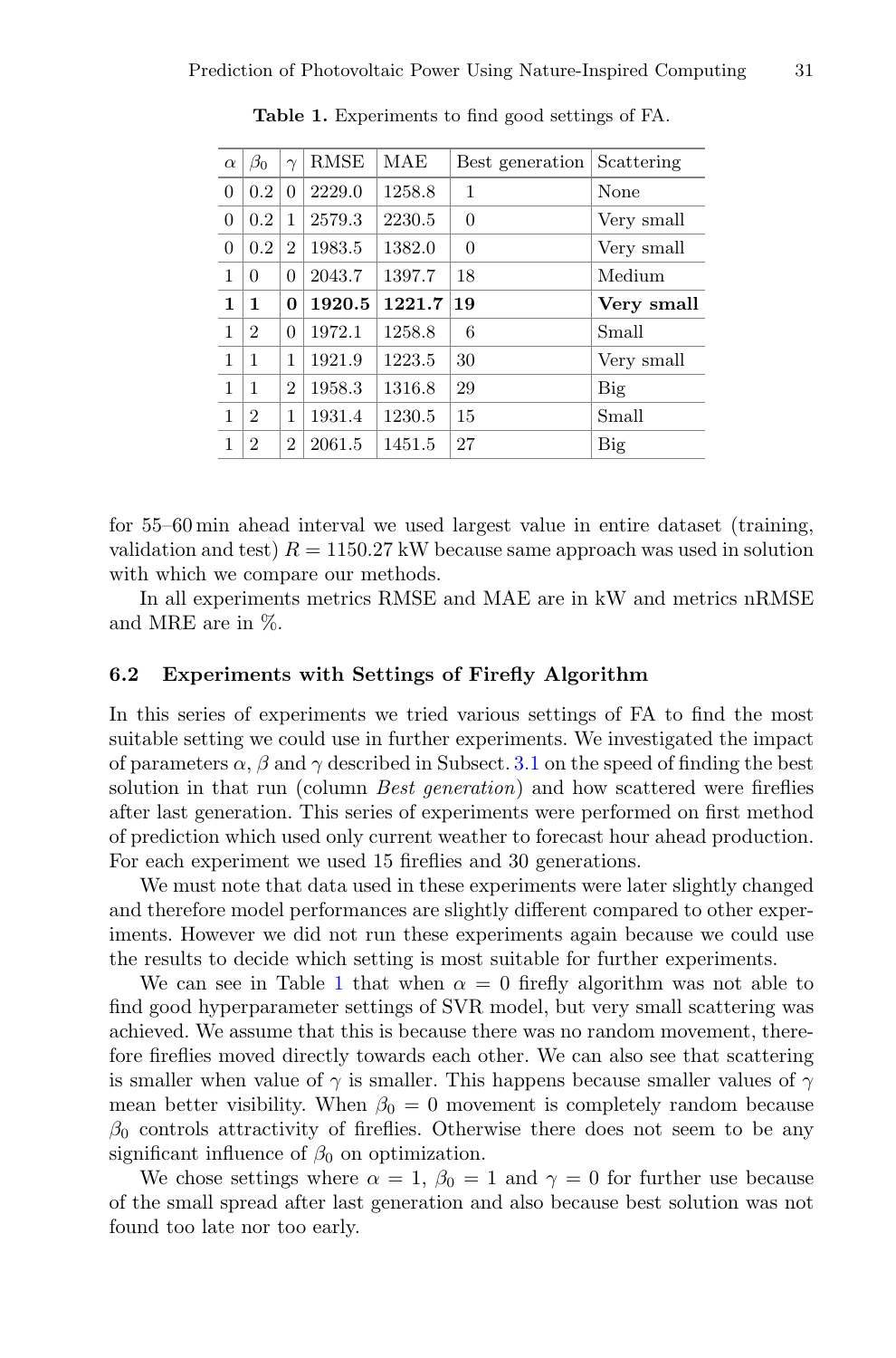<span id="page-7-0"></span>**Table 2.** Results of experiments with first method. In column *Used attributes* value 1 represents only current weather, value 2 represents weather change in last hour, value 3 represents measured production in 3 previous hours and value 4 represents measured production from most similar sample. Last row (in italic) is SVR with default parameters and best attributes.

| Used attributes | Single model  |               | Single model with bias correction |               |
|-----------------|---------------|---------------|-----------------------------------|---------------|
|                 | RMSE (nRMSE)  | MAE (MRE)     | RMSE (nRMSE)                      | MAE (MRE)     |
| 1               | 1968.2 (9.01) | 1256.7(5.75)  | 1954.2 (8.94)                     | 1267.7(5.80)  |
| 1, 2            | 2043.5 (9.35) | 1354.0 (6.19) | 2037.9 (9.32)                     | 1379.9 (6.31) |
| 1, 3            | 1511.1(6.91)  | 948.1 (4.34)  | 1510.1(6.91)                      | 947.7 (4.34)  |
| 1, 4            | 1916.3 (8.77) | 1220.6(5.58)  | 1906.6 (8.72)                     | 1237.1 (5.66) |
| 1, 2, 3         | 1477.2 (6.76) | 932.9 (4.27)  | 1475.0 (6.75)                     | 934.8 (4.28)  |
| 1, 2, 4         | 1959.5 (8.97) | 1380.5(6.31)  | 1967.6 (9.00)                     | 1403.3 (6.42) |
| 1, 2, 3, 4      | 1464.0 (6.70) | 888.7 (4.07)  | 1461.9 (6.69)                     | 890.2 (4.07)  |
| 1, 2, 3, 4      | 1498.3 (6.86) | 952.9(4.36)   | 1496.1(6.84)                      | 956.9(4.38)   |

### **6.3 Experiments with Hour Ahead Prediction**

In this series of experiments we used various features for prediction of hour ahead production of PV power. We grouped those features into four sets: current weather, weather change in last hour, power production for last three hours, power production from most similar sample in the past.

**Single Model Experiments.** In order to decide which attributes are most suitable for second method, we evaluated accuracy of the first method on multiple combinations of attributes. We include prediction with and without bias correction for comparison. For each experiment we used 15 fireflies and 50 generations.

Best results in Table [2](#page-7-0) were obtained when previous power production was used. Using weather changes also improved results when it was used along with current weather and previous production. However, when used only with current weather, trained model was less accurate. Similar production improved accuracy in most cases except one, where MAE of trained model was higher compared to model trained on same attributes but without similar production.

In case of bias correction, we evaluated every model with and without bias correction. We noticed that when using bias correction, RMSE tends to be smaller compared to RMSE without bias correction, however MAE tends to increase slightly. We think this happened because bias correction flattened high errors, but increased overall error.

We have added SVR with default hyperparameters and best attributes to show that optimization helped us to improve results. It is best seen when comparing the best model (in bold) with default SVR on MAE metric. Other models were less accurate than default, but it is because of attributes.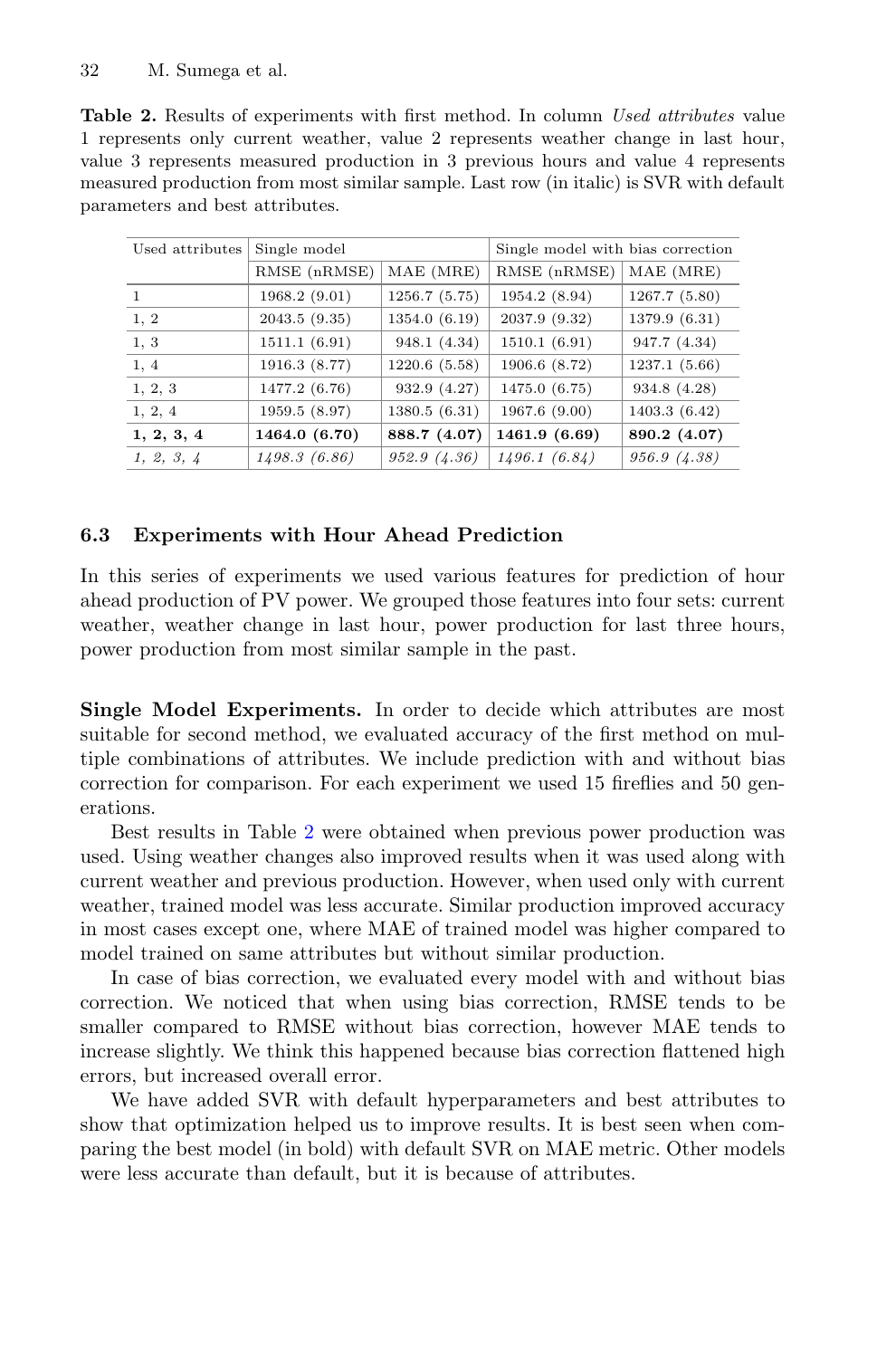<span id="page-8-0"></span>

| Method variations                               | RMSE $(nRMSE)$ MAE $(MRE)$ |             |
|-------------------------------------------------|----------------------------|-------------|
| Basic                                           | 1500.8(6.87)               | 914.7(4.19) |
| Bias correction                                 | 1497.1 (6.85)              | 918.9(4.20) |
| Multiclass                                      | 1498.9 (6.86)              | 914.1(4.18) |
| Multiclass with bias correction $ 1495.3(6.84)$ |                            | 918.3(4.20) |

**Table 3.** The attributes current weather and previous production were used. Initial number of weather classes was 2. No classes merged.

**Table 4.** The attributes current weather, weather change and previous production were used. Initial number of weather classes was 5 and after merging 3.

<span id="page-8-1"></span>

| Method variations                                       | RMSE $(nRMSE)$ MAE $(MRE)$ |              |
|---------------------------------------------------------|----------------------------|--------------|
| Basic                                                   | 1486.0(6.80)               | 896.2 (4.10) |
| Bias correction                                         | 1484.6 (6.79)              | 900.1(4.12)  |
| Multiclass                                              | 1480.5 (6.77)              | 892.1 (4.08) |
| Multiclass with bias correction $ 1479.1\rangle$ (6.77) |                            | 896.0 (4.10) |

**Multiple Model Experiments.** In Tables [3,](#page-8-0) [4](#page-8-1) and [5](#page-9-0) are the best results of the experiments with the second method for each attribute combination. We used three best attribute combinations from experiments with first method. For each used combination of attributes we evaluated accuracy without any improvements, with bias correction, with multiclass prediction (Subsect. [4.2\)](#page-3-1) and with combination of bias correction and multiclass prediction. For each experiment we used 10 fireflies and 20 generations.

We can see in Tables [4](#page-8-1) and [5](#page-9-0) that RMSE slightly increased compared to the single model experiments (Table [2\)](#page-7-0) and in Table [3](#page-8-0) that RMSE decreased. However in all cases MAE decreased.

Increase of RMSE means that some deviations from real values are larger compared to the first method and decrease of MAE means that overall deviations are smaller. Increase of RMSE might have happened because optimization of models for specific weather class did not achieve global optimum. Other reason might be that model could not be more accurate on given class because samples in a class were too different due to merging of classes.

Regarding improvement of accuracy of second method, we noticed that both bias correction and usage of multiple classes for prediction decreased RMSE. However bias correction increases MAE. Best results for MAE were achieved with usage of multiple classes, however combination of bias correction and multiple classes achieved smallest RMSE.

Bias correction has probably flattened high errors, but increased overall error as in single model experiments. We think multiclass predictions improved accuracy because it took into consideration that samples might be misclassified.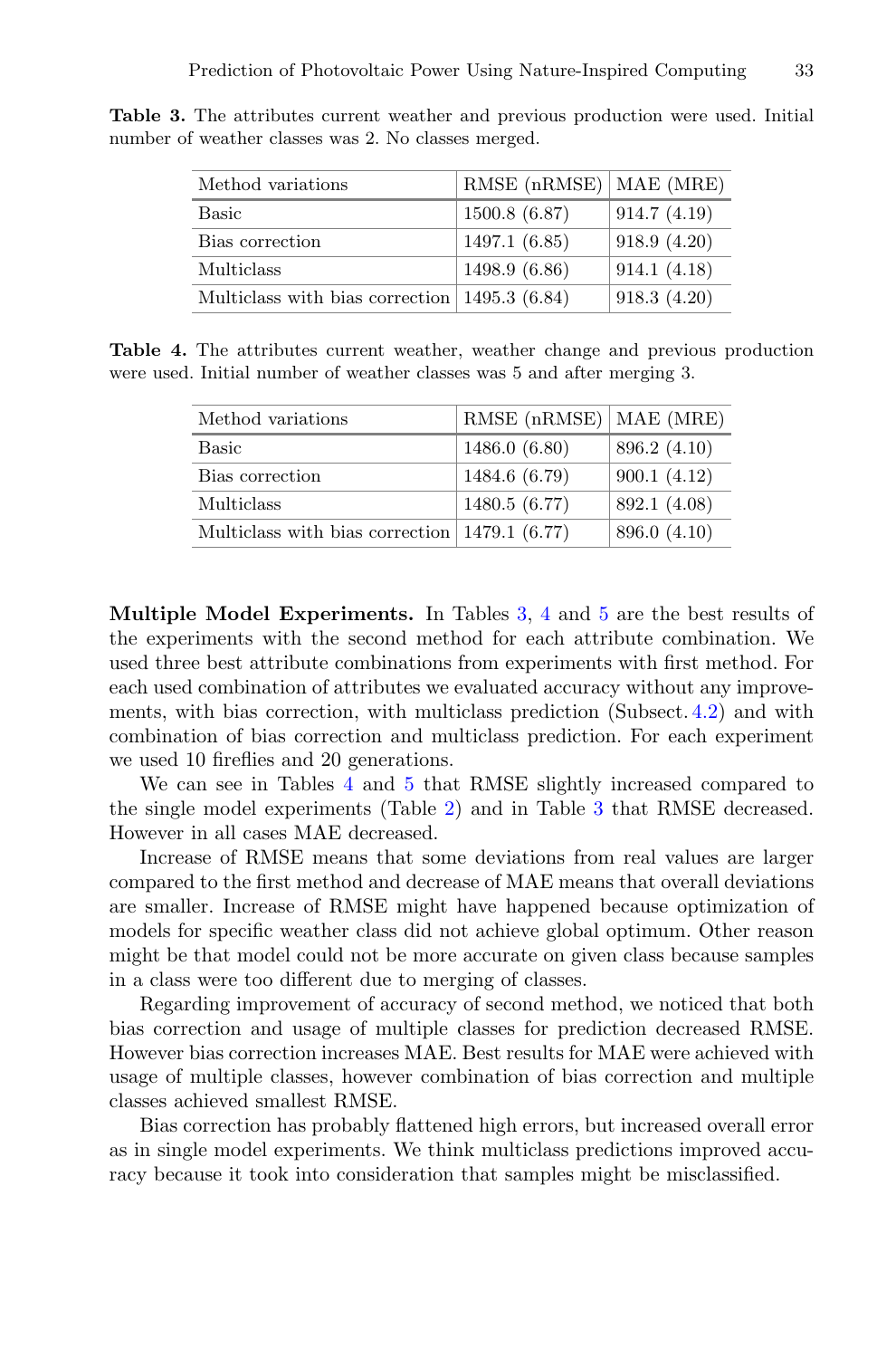<span id="page-9-0"></span>

| Method variations                                 | RMSE $(nRMSE)$ MAE $(MRE)$ |              |
|---------------------------------------------------|----------------------------|--------------|
| Basic                                             | 1474.4 (6.75)              | 874.3 (4.00) |
| Bias correction                                   | 1473.1 (6.74)              | 878.7 (4.02) |
| Multiclass                                        | 1471.5(6.73)               | 872.3 (3.99) |
| Multiclass with bias correction $  1470.2 (6.73)$ |                            | 876.5(4.01)  |

**Table 5.** The attributes current weather, weather change, previous and similar production were used. Initial number of weather classes was 25 and after merging 8.

<span id="page-9-1"></span>**Table 6.** Comparison of our solution with solution from [\[11](#page-11-5)]. Values of MAE and MRE for NN ensemble and SVR are taken from compared article. Single model represents first method and Multiclass with bias correction represents second method.

| Method of prediction                          | MAE   MRE        |  |
|-----------------------------------------------|------------------|--|
| NN ensemble                                   | $100.2$   8.71   |  |
| SVR.                                          | $107.4 \pm 9.34$ |  |
| Single model                                  | $100.4 \pm 8.73$ |  |
| Multiclass with bias correction $ 102.0 8.87$ |                  |  |

#### **6.4 Comparison with Existing Solution**

In this series of experiments, we compared the best solutions of both our methods to the best solution from [\[11](#page-11-5)]. They also used data from University of Queensland, but from years 2013 and 2014 and from multiple buildings.

In order to obtain most accurate results, we tried to replicate data used in the mentioned solution. However we were not able to fully reproduce data they used and therefore results might have been slightly different as if data were identical.

They made predictions for every 5-min interval for next hour. We compared our solutions to theirs only on the last interval (55–60 min ahead). For experiments we used feature sets combinations for both methods where highest accuracy was acquired when predicting for one hour ahead. For both methods the best combination was current weather, weather changes, previous and similar production. In both experiments we used 10 fireflies and 20 generations.

In Table [6](#page-9-1) we can see that first method has performance similar to ensemble of neural networks, but outperformed their SVR. Difference is that in our method SVR is optimized using FA and SVR from [\[11](#page-11-5)] does not seem to be optimized. Also we did not use same features. That might have caused better performance.

We can see that second method performed worse than first method. This probably happened because we had to change the application of second method due to high computational complexity of SVR. Instead of optimizing for various numbers of weather classes, models were only trained with optimal parameters obtained from the first method on the same data. Then we optimized models for best number of weather classes. As a result the optimal number of weather classes might not have been used. Another reason might be that models were not optimized enough to perform better.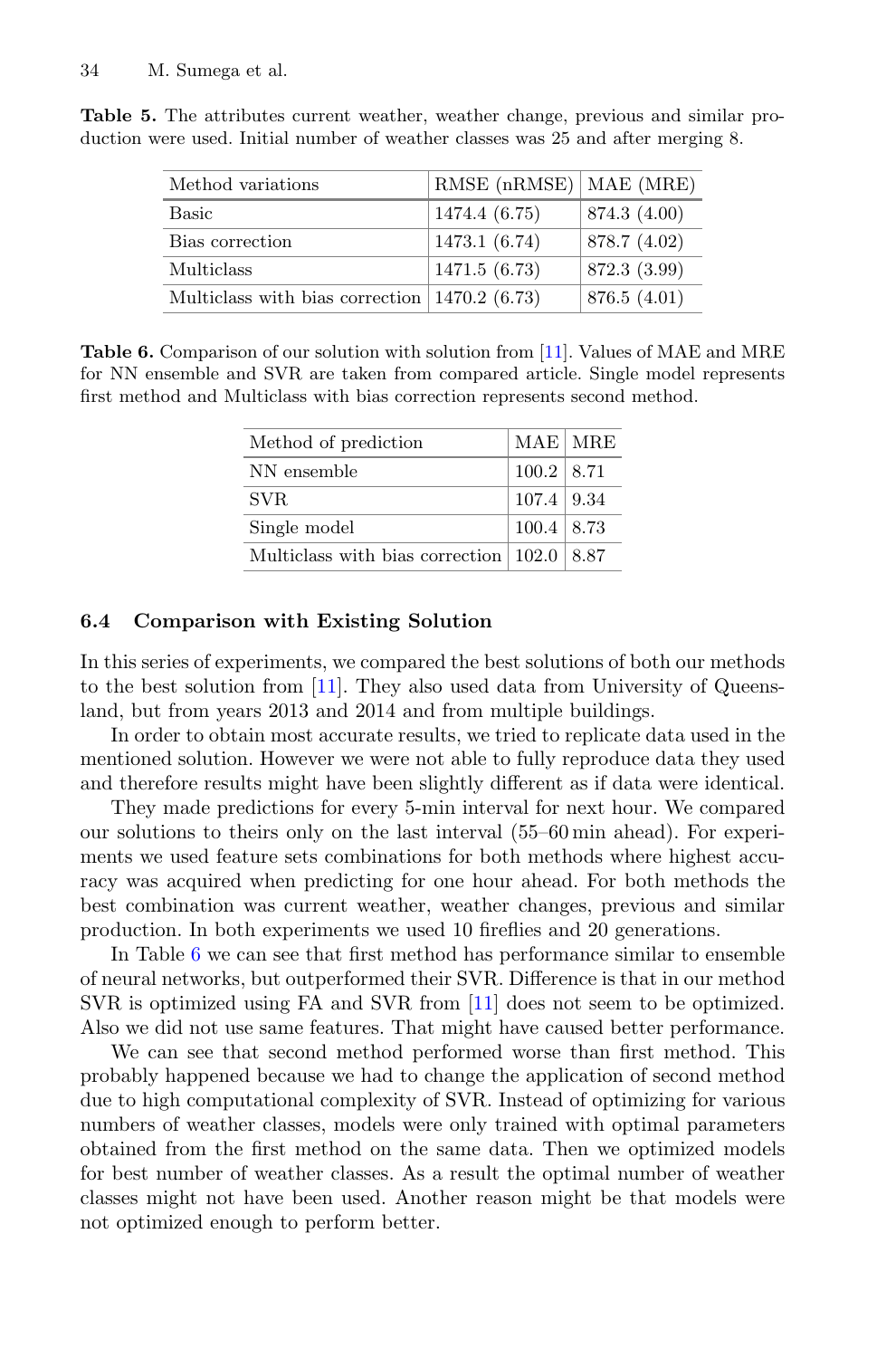### **7 Conclusion**

In this paper, we proposed approach to prediction of PV power based on classifying samples into different weather classes and using FA to optimize model for each weather class.

We compared this approach to single SVR model optimized on entire training data set. Experiments show that our approach tends to decrease MAE compared to single model. We also compared our methods with [\[11](#page-11-5)]. We achieved similar accuracy with both of our methods, however the second method performed worse than expected. This is probably caused by the fact that we did not utilize FA optimization fully when comparing with [\[11\]](#page-11-5). From this and comparison of optimized and unoptimized single SVR model we conclude that optimization has visible impact on accuracy of predictions and we recommend using it.

Our approach has proven to have potential, however it still needs improvements. It might be improved by changing merging of weather classes from one large class into several smaller classes to avoid the problem of merging of two too different classes. Also optimization of classifier could result in more accurate assignment to classes and therefore better performance.

In the future we might also try different optimization algorithms to compare them with FA, however we do not expect any significant improvements from using different optimization algorithm.

**Acknowledgements.** This work was supported by the project "Knowledge-based Approach to Intelligent Big Data Analysis" - Slovak Research and Development Agency under the contract No. APVV-16-0213 and by the project "International Centre of Excellence for Research of Intelligent and Secure Information-Communication Technologies and Systems - phase II", No. ITMS: 313021W404, cofinanced by the European Regional Development Fund.

### **References**

- <span id="page-10-0"></span>1. Antonanzas, J., Osorio, N., Escobar, R., Urraca, R., Martinez-de Pison, F., Antonanzas-Torres, F.: Review of photovoltaic power forecasting. Solar Energy **136**, 78–111 (2016). <https://doi.org/10.1016/J.SOLENER.2016.06.069>
- <span id="page-10-1"></span>2. Chen, C., Duan, S., Cai, T., Liu, B.: Online 24-h solar power forecasting based on weather type classification using artificial neural network. Solar Energy **85**(11), 2856–2870 (2011). <https://doi.org/10.1016/J.SOLENER.2011.08.027>
- <span id="page-10-2"></span>3. De Leone, R., Pietrini, M., Giovannelli, A.: Photovoltaic energy production forecast using support vector regression. Neural Comput. Appl. **26**(8), 1955–1962 (2015). <https://doi.org/10.1007/s00521-015-1842-y>
- <span id="page-10-4"></span>4. Drucker, H., Burges, C.J., Kaufman, L., Smola, A.J., Vapnik, V.: Support vector regression machines. In: Advances in Neural Information Processing Systems, pp. 155–161 (1997)
- <span id="page-10-3"></span>5. Gensler, A., Henze, J., Sick, B., Raabe, N.: Deep learning for solar power forecasting - an approach using AutoEncoder and LSTM neural networks. In: 2016 IEEE International Conference on Systems, Man, and Cybernetics SMC 2016 - Conference Proceedings, pp. 2858–2865. IEEE, October 2017. [https://doi.org/10.](https://doi.org/10.1109/SMC.2016.7844673) [1109/SMC.2016.7844673](https://doi.org/10.1109/SMC.2016.7844673)